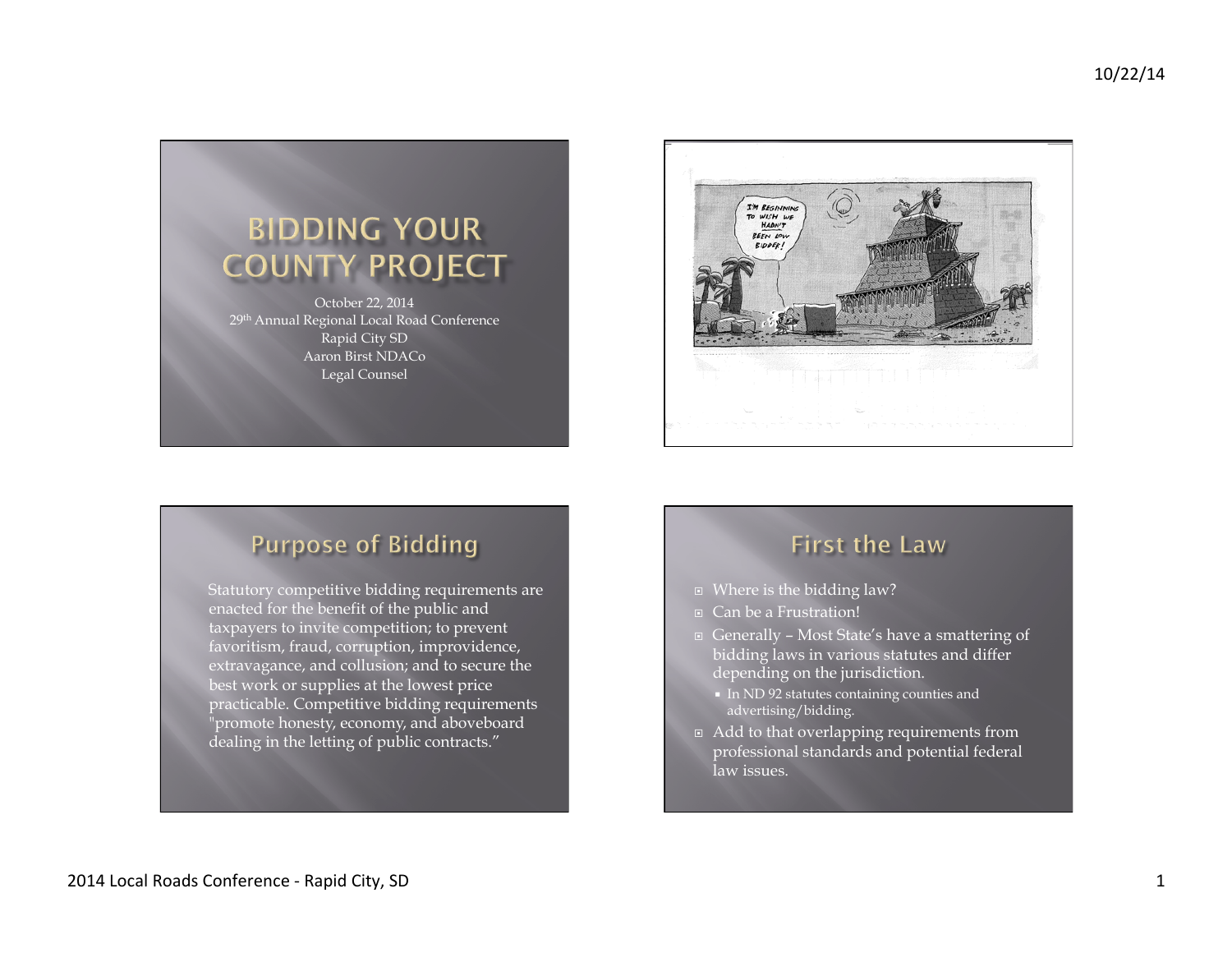## The Good News

- $\Box$  Luckily your projects usually will fall into a few well defined chapters of law.
- ¨ What do most of attendees at LTAP usually do?
- ¨ Design & Construction of:
	- ¡ Machines, Roads, Bridges & Buildings

## **The Common Misconception**

- ¨ It is NOT the lowest bid…
- □ It is the lowest RESPONSIBLE bid!
	- ¡ Colorado 30-20-622
	- Iowa 26.10
	- ¡ Kansas 19-214
	- Missouri 227.100
	- ¡ Montana 18-1-102
	- North Dakota 24-05-04.2
	- $\blacksquare$  Nebraska 39-1620
	- ¡ South Dakota 15.2024
	- ¡ Wyoming 16-6-102

## **Low Bid Not Accepted**

- Frequently litigated!
- Frequently Dismissed!
- $\Box$  "Courts should not interfere with the determination of the authorities involved in such matters when the determination as to who was the lowest reliable and responsible bidder is made in good faith….. The exercise of discretion is provided for and expected.
	- ¡ McNichols v. City and County of Denver 274 P.2d 317

### **The Process**

- ¨ Starts with the government decision to go ahead with the project.
- ¨ Larger projects will require professional services. (engineer or architect)
	- ¡ Typically trigger by \$ value or type of project
- $\Box$  First the advertisement for services
	- ¡ Commonly called:
	- ¡ Requests for Proposals (RFP)
	- ¡ Request for qualifications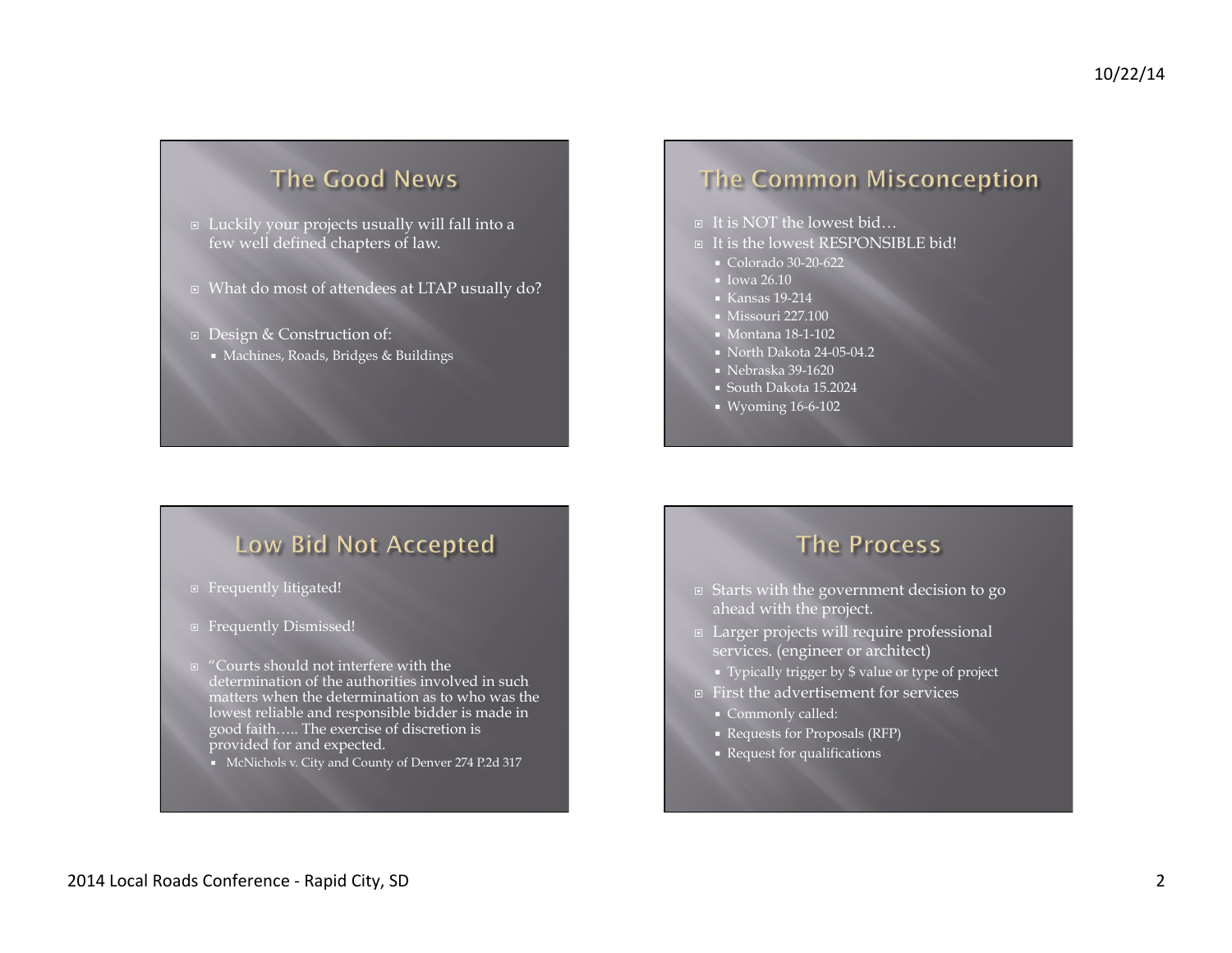### **Selection Based On Fees?**

- ¨ Traditionally Un-Ethical
- $\Box$  Section 11 -- The Engineer will not compete unfairly with another engineer by attempting to obtain employment or advancement or professional engagements by competitive bidding  $\overline{\ldots}$
- ¨ Then comes:
- ¨ National Soc. of Professional Engineers v. United States, 435 U.S. 679 (US 1978)

## **US Supreme Court holding**

- $\Box$  A complete ban on competitive bidding violates Sherman Act's prohibition on conspiracies to restrain commerce
- ¨ What's the Ethical Rule now?
- $\Box$  "nothing contained in the NSPE Code of Ethics, policy statements, opinions, rulings or other guidelines prohibits the submission of price quotations or competitive bids for engineering services at any time or in any amount."
- ¨ However, State Rules are still in play…

#### **REQUEST FOR QUALIFICATIONS ARCHITECTURAL SERVICES CASS COUNTY COMMISSION**

The Cass County Commission is seeking Statements of Qualifications from architectural<br>firms to provide professional services for the planning and design of a new county jail.<br>Interested firms should submit the information Commission Office, 211 9<sup>th</sup> Street South, Box 2806, Fargo, ND 58108 by 5:00 PM on Friday, the 19<sup>th</sup> of June, 1998. Direct any questions to Bonnie Johnson, County Coordinator, Cauthy Coordinator, Cauthy Coordinator, The s expected to prepare all construction documents, specifications, and follow through the bidding and construction process to project completion. The facility shall be designed for maximum staff efficiency and to enhance empl be given to a design which will allow for future expansion and which will consider the historical nature of the properties located at or near the proposed site.

- 1) Firm name, business address, telephone number, type of organization and when<br>established.
- 2) Firm staff organization, names and resumes' of principals.
- 3) Specific qualifications and technical competence of the firm for this project
- A minimum of five references for completed projects, including brief description of project<br>and name, title and telephone number of knowledgeable owner/representative.  $4)$
- 5) Proximity to and familiarity with the area in which the project is located.
- Past record of performance of the firm regarding quality of work, ability to work within<br>budget restraints, and ability to meet schedules.  $6)$
- 7) Other material that further qualifies the firm for this project.

After review of the submissions, the Cass County Board of Commissioners will select three firms which they will interview at a later date. Fees for architectural services will not be a criteria in the preliminary selection process, but will weigh heavily in the negotiation stages after the final three selections are made. If the fees are not satisfactory or not reasonably<br>competitive as submitted by the County's first choice, the County will retain the right to repeat the negotiation process with other finalists. The County is obtaining professional services only and reserves the right to reject any or all submissions and to waive any minor irregularities in the submissions.

### **Invitation to Bid**

- ¨ Road Projects generally straight forward.
- So too Road machinery.
- ¨ Couple of hurdles though:
- ¡ Usually not allowed to use trademarks.
- ¨ Make sure you give yourself options in the invitation to bid!
- Example:
- ¨ Option for multiple purchases.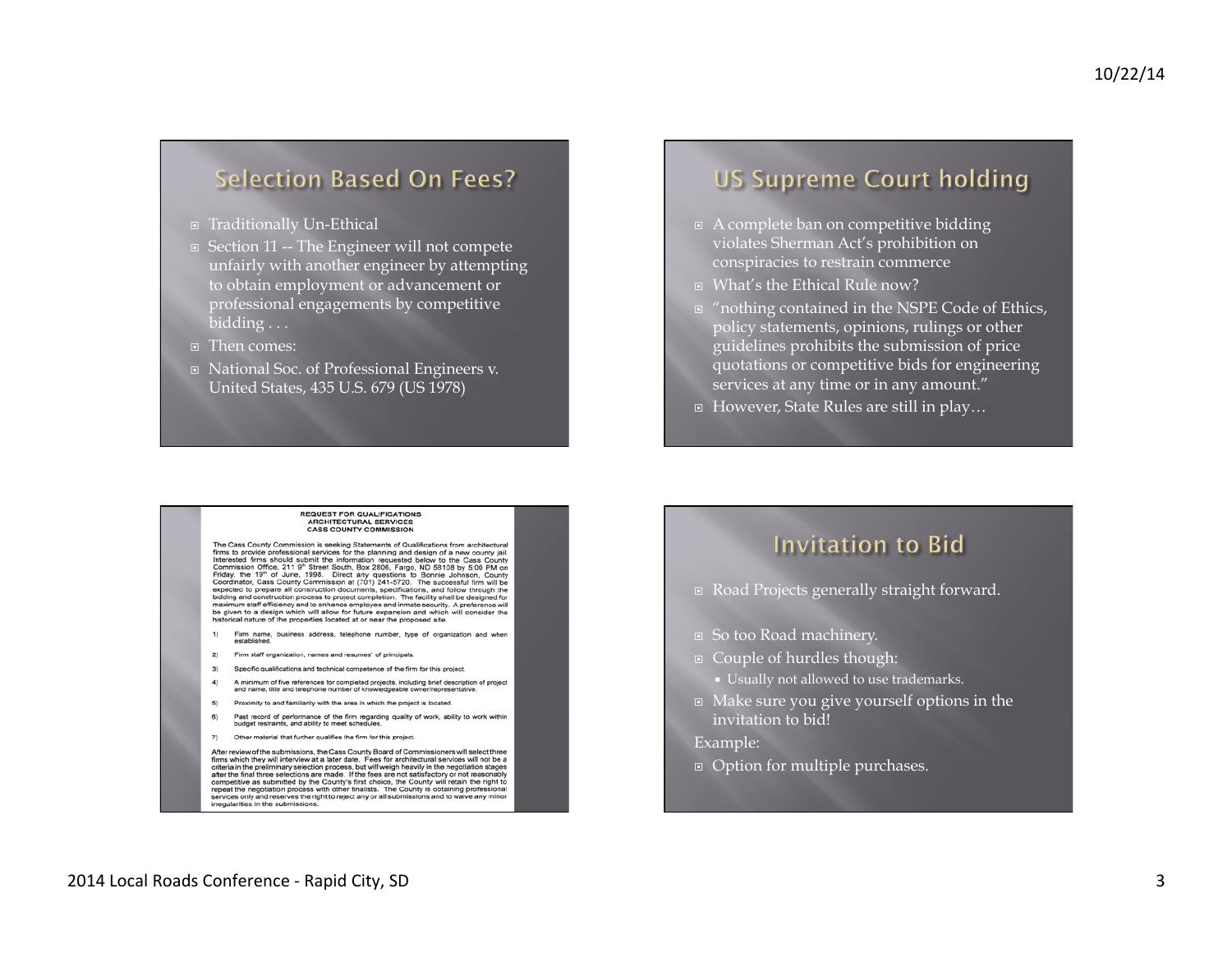## **Building Projects**

 $\Box$  Building projects may require multiple prime bids depending on State.

### Example:

- In ND Must bid out general, electrical and mechanical separately
- ¨ Unless
- They are under 25K or
- $\Box$  Single bid is lower then the multiple combinations

### Advertisements

- $\Box$  Time limits vary depending on the project! Statute specific.
- ¨ Always Minimum times!
- ¨ Positive ND Supreme Court
- $\Box$  Bidder cannot complain about defect in timing if they submitted a bid.
	- ¡ Baukol Builders v. County of Grand Forks,  $\degree$  2008 ND 116

### **INVITATION TO BID**

Sealed Bids for the Cass County Courthouse West Addition, Phase II Project, Fargo, North Dakota, will be received by Ms. Bonnie Johnson, County Administrator, until 2:00 PM, local time, Thursday October 7, 2010. Bids must be delivered before the time and date indicated above to the County Auditor's Office in Cass County Courthouse, 211 9th St. South, Fargo, North Dakota 58103. Bids will be publicly opened and read aloud.

Multiple Prime Bids will be received for General, Mechanical and Electrical Work.

All Bids shall be in accordance with Bidding Documents prepared by Foss Architecture & Interlors, Fargo, North Dakota

Bidding Documents may be examined at the following locations until Bid opening time: Foss Architecture and Interiors, Fargo, North Dakota<br>North Dakota Builder's Exchanges in Fargo, Bismarck & Grand Forks. Minnesota Builders Exchanges in Minneapolis, St. Paul, St. Cloud & Duluth South Dakota Builders Exchanges in Sioux Falls & Aberdeen. Reed Construction Data (formerly CMD) Plan Room, New Hope, Minnesota<br>McGraw Hill/ Dodge Plan Room, Edina, Minnesota. They may also be available on Dodge/Plans website. www.mghims.com

Bidding Documents, including any addenda issued, may be obtained through Mathison's Plan Exchange,<br>www.mathisons.com, Fargo, ND. Contractors will be charged the actual costs for printing from this exchange. Bidding Documents may also be obtained by prime Bidders only from the Architect in electronic PDF format on a CD. Any addendum will be issued electronically via e-mail to registered plan holders.<br>Any prime Bidders should contact the Architect to be included on planholders list. Also, digital copies, and online takeoff will be available through the Fargo-Moorhead Builders Exchange. Subbidders are urged to use the F-M Builders Exchange. Partial sets of Bidding Documents may be obtained through Mathison's Plan Exchange.

Each Bid shall be accompanied by a separate envelope containing a Bidder's bond in a sum equal to (5%) five percent of the full amount of the Bid, executed by the Bidder as principal and by a surety company authorized to do business in this state, conditioned that if the principal's Bid be accepted and the contract awarded to him, he, within ten days after notice of award, will execute and effect a contract in accordance with the terms of his Bid and a contractor's bond as required by law and the regulations and determinations of the governing board.

No bids will be read or considered which do not fully comply with the North Dakota bond and license requirements. In compliance with Section 43-07-12 of the North Dakota Century Code, each contractor submitting a bid must have a copy of his North Dakota Contactor's License or certificate of renewal thereof, issued by the Secretary of State enclosed in the bid bond envelope; must be licensed for the highest amount of his total bid combination including add alternates; and such license must have been in effect at least 10 days prior to the date of the bid opening.

No bid will be read or considered which does not fully comply with the provisions herein as to bonds and licenses, and any deficient bid submitted will be resealed and returned to bidder immediately.

Bid security shall be made payable to the Cass County, Fargo, North Dakota. Bid security of two lowest Bidders will be retained until Contract has been awarded and executed, but not longer than 45 days.

The Owner reserves the right to reject any or all Bids and to waive informalities therein.

BY: Ms. Bonnie Johnson, County Administrator. Cass County - North Dakota.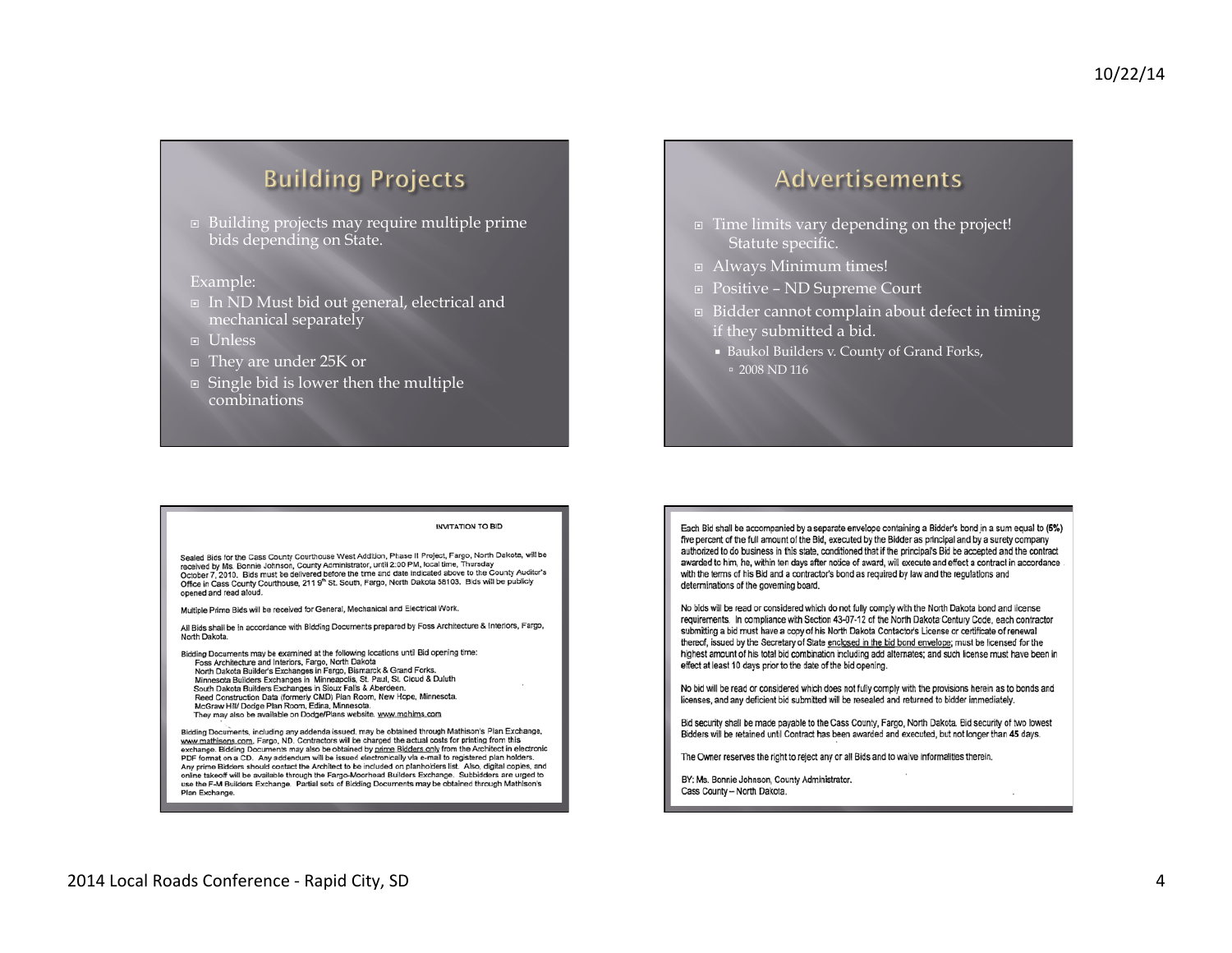

# The Big Day - Bid Openings

- Bid must be complete!
- ¨ Must including bond or cashiers check.
- ¨ Most State's law is a percentage. ¡ Typically 5%
- □ Incomplete bids resealed and returned $\odot$

## Handling the opening

- 
- ¨ Mistakes before bid opening can be corrected by withdrawing and resubmitting
- ¨ Mistakes discovered after opening but before award can be corrected if clearly evident on the face.

## Handling the opening

- ¨ Mistake discovered after award does not relieve the contractor from performing!
- ¨ Under contract law –
- □ Offer (i.e. bid)
- ¨ Opening (i.e. acceptance)
- Government has right to bond submitted.
	- ¡ Almost never enforced in my experience.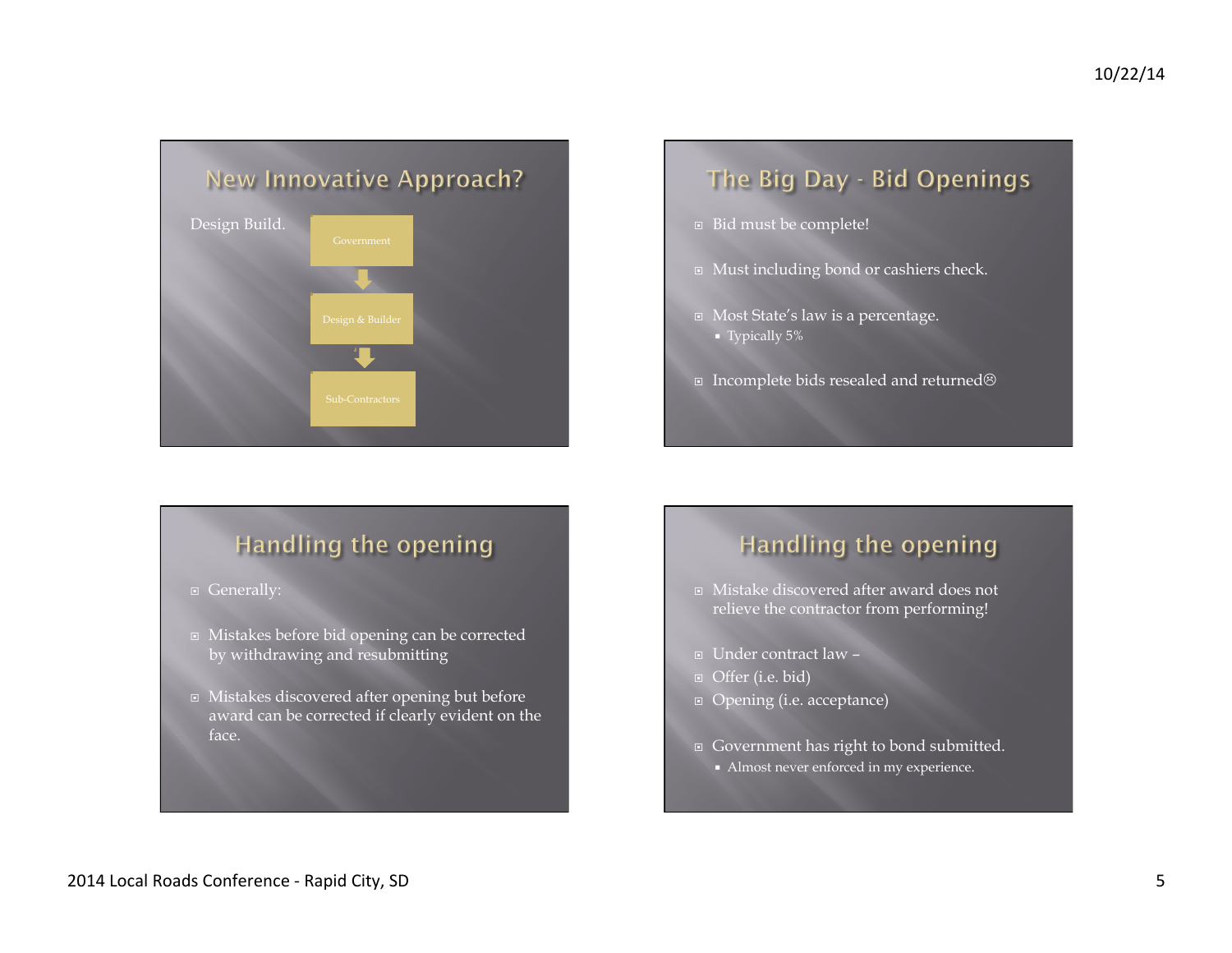## Informalities vs. Bid changes

- ¨ Once bid is accepted you cannot significantly re-negotiate the bid.
- $\Box$  Bismarck violated the competitive bidding statutes contained in Ch. 48-02, N.D.C.C., when it revised specifications to reduce construction costs and negotiated with the four low bidders without affording other bidders an opportunity to bid on the revised project.
	- ¡ Danzel v Bismarck, **451 N.W.2d 127**

## **Minor Informalities**

- □ Insignificant omissions or nonjudgmental mistakes
- ¨ Form rather then substance
- $\Box$  NDAC 4-12-10-01

### You have the winner - Now What?

- ¨ You enter into a contract.
- Require a Surety Bond.
	- ¡ (Sometimes called a Performance Bond)
- At least the price of the contract.

### **Remedies**

- □ Not much unless fraud or bad faith
- ¨ Maybe costs
- $\Box$  "we assume that his purpose in bringing suit was to have the invalidity of the proceedings by which the award was made adjudicated and determined as a protection to [himself] and to the public against similar irregularities in the future." Danzel v Bismarck, **451 N.W.2d 127**